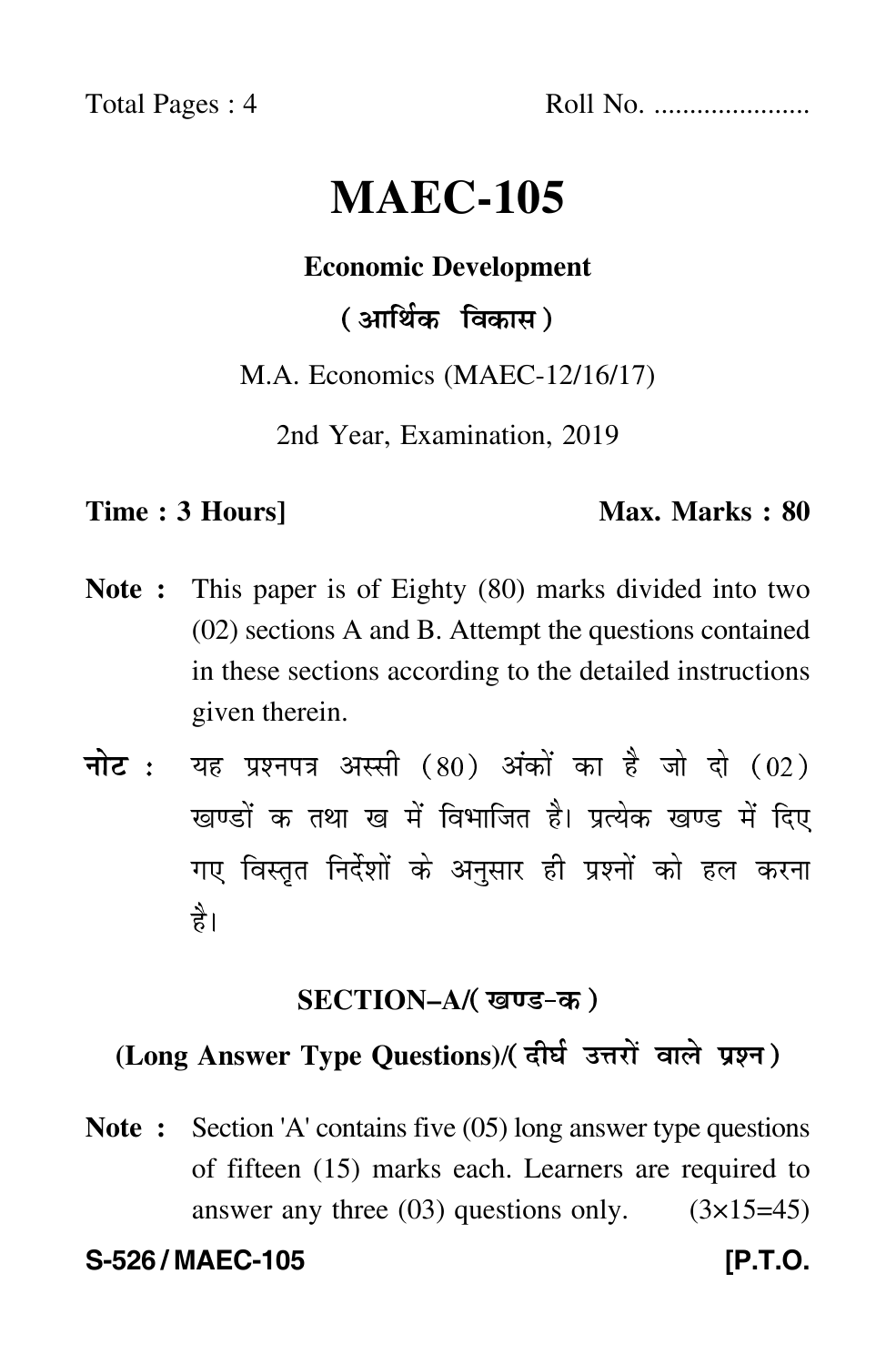- <mark>नोट</mark> : खण्ड 'क' में पाँच (05) दीर्घ उत्तरों वाले प्रश्न दिये गये हैं, प्रत्येक प्रश्न के लिए पन्द्रह (15) अंक निर्धारित हैं। शिक्षार्थियों को इनमें से केवल तीन (03) प्रश्नों के उत्तर देने हैं।
- **1.** What is Economic growth and Economic development ? How can economic growth be measured ? आर्थिक संवृद्धि एवं आर्थिक विकास से क्या आशय है? आर्थिक संवृद्धि को किस प्रकार मापा जाता है?
- **2.** Critically explain the Harrod's-Domar dynamic model of Growth ? हैरॉड–डॉमर गत्यात्मक विकास प्रारूप की आलोचनात्मक व्याख्या कीजिए।
- **3.** Write a detailed note on poverty and inequality in India ? भारत में निर्धनता एवं असमानता पर एक संक्षिप्त टिप्पणी लिखिए। -
- **4.** What do you mean by Human Resource ? Discuss its importance in economic development ? मानव संसाधन से आप क्या समझते हैं? आर्थिक विकास में इसके महत्त्व की व्याख्या क<mark>ी</mark>जिए।
- **5.** Write a note on agricultural price policy, food subsidy and public distribution system.

कृषि मूल्य नीति, खाद्य सहायता और सार्वजनिक वितरण प्रणाली --पर लेख लिखिए।

**S-526 / MAEC-105 [ 2 ]**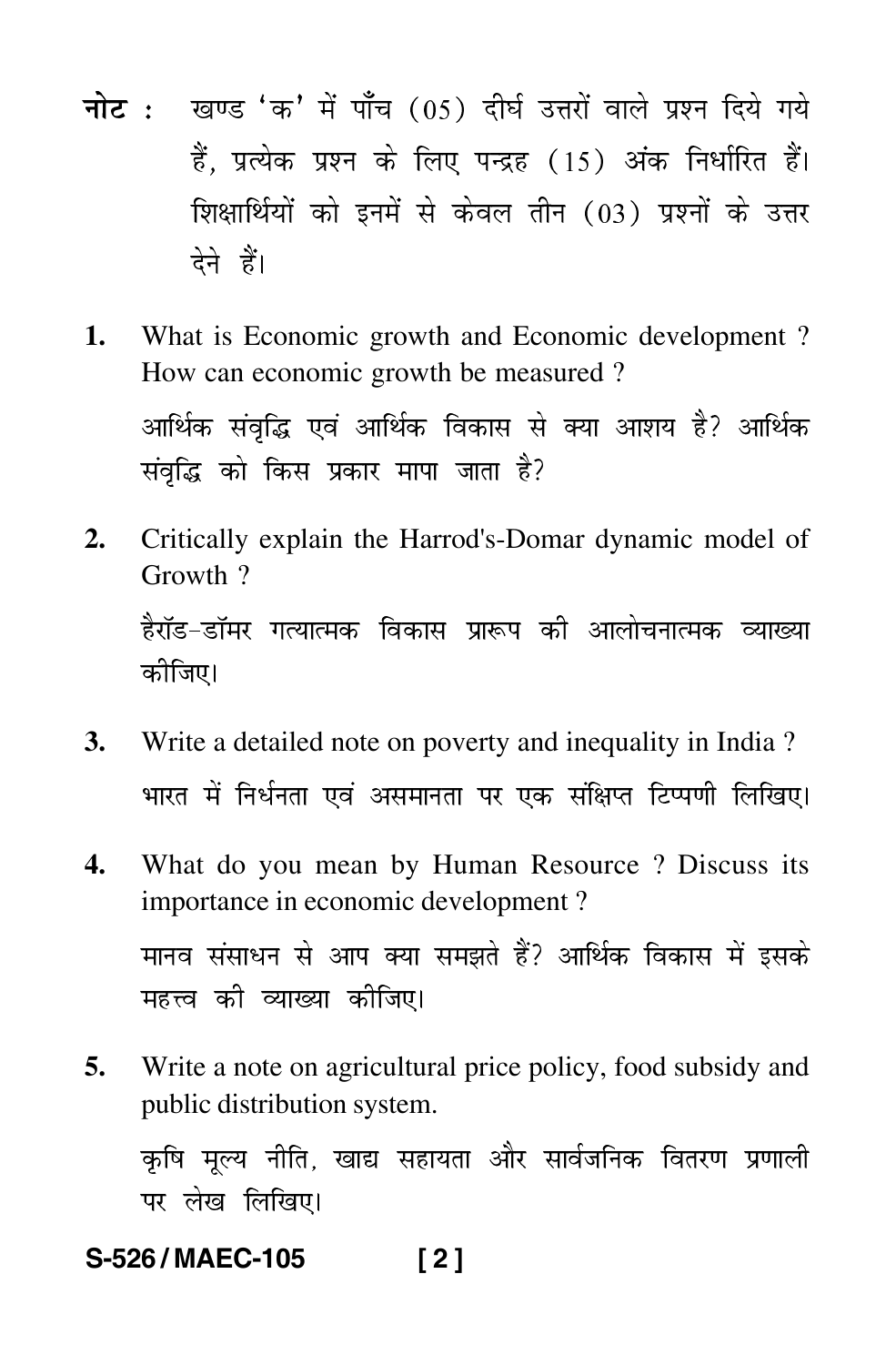#### **SECTION–B/**

# **(Short Answer Type Questions)**/

- **Note :** Section 'B' contains eight (08) short answer type questions of seven (07) marks each. Learners are required to answer any five (05) questions only.  $(5 \times 7 = 35)$
- <mark>नोट</mark> : खण्ड 'ख' में आठ (08) लघु उत्तरों वाले प्रश्न दिये गये हैं, प्रत्येक प्रश्न के लिए सात (07) अंक निर्धारित हैं। शिक्षार्थियों को इनमें से केवल पाँच (05) प्रश्नों के उत्तर देने हैं।
- **1.** Explain the Economic and non-economic factors in development. विकास के आर्थिक एवं गैर–आर्थिक तत्त्वों को समझाइए। Ì
- **2.** Discuss the Joan Robinson's Growth model. जॉन रॉबिन्सन के संवृद्धि प्रारूप की व्याख्या कीजिए।
- **3.** Write a note on the concept of 'Surplus value'. 'अधिशेष मूल्य' की अवधारणा पर एक टिप्पणी लिखिए। -
- **4.** Explain the Lewis' two sector model. लेविस के द्विक्षेत्रीय प्रारूप की व्याख्या कीजिए।
- **5.** What do you mean by Dualism ? Explain the various types of Dualism.

द्वैतवाद से आप क्या समझते हैं? द्वैतवाद के विभिन्न प्रकारों की --<mark>व्याख्या कीजिए</mark>।

**S-526 / MAEC-105 [ 3 ] [P.T.O.**